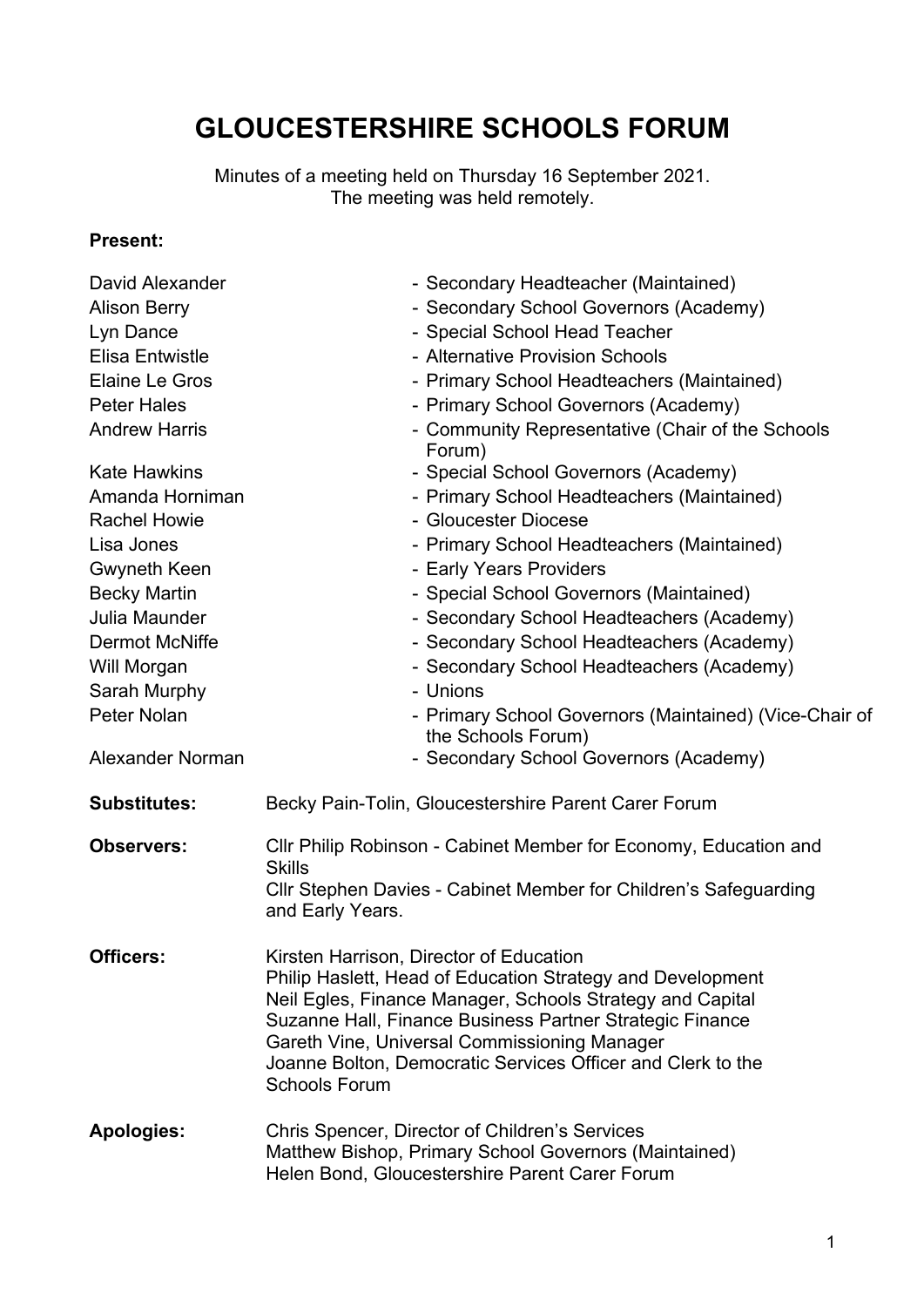Penny Chislett, Post-16 Education Stephen Dean, Primary School Headteachers (Academy) Rhian Evans, Primary School Governors (Maintained) Becky Poulter Jewson, Early Years Clare Steel, Special School Headteachers (Maintained)

## **21. DECLARATIONS OF INTEREST**

No declarations of interest were made.

### **22. PUBLIC QUESTIONS**

No public questions had been received.

#### **23. MINUTES**

- 23.1 The minutes of the previous meeting held on 17 June 2021, were approved as a correct record.
- 23.2 Philip Haslett, Head of Education Strategy and Development, reported that at the Forum's meeting on 17 June 2021, the Forum recommended that top-up funding should increase by 2% for both mainstream and special schools. The Local Authority (LA) had now ratified the 2% increase, with adjustments being made to external Alternative Provision funding to keep it cost neutral for 2021/22.
- 23.3 He also reported that the government's SEND review was still yet to be published despite repeated messages that it was imminent. Once published a Schools Forum working group session would take place to assess the implications of the SEND review and any impacts on the local funding models. **ACTION: Head of Education Strategy and Development/Clerk to the Forum.**

#### **24. SCHOOL FUNDING 2022/23**

- 24.1 Philip Haslett, Head of Education Strategy and Development, gave a presentation on School Funding for 2022/23. The Forum considered the implications of government indicative announcements on school funding for 2022/23, and the proposed funding formula method to use for Gloucestershire's schools and academies.
- 24.2 The Forum received the 2022/23 indicative Dedicated Schools Grant (DSG) block summary. The percentage increases were broadly in-line with those from 2020/21 to 2021/22 (excluding the increase in 2021/22 that related to teachers pay and pensions funding moving into the DSG).
- 24.3 The Forum considered the proposed Growth Fund allocation of £1.3M for 2022/23. In response to a question, Neil Egles Finance Manager Schools Strategy and Capital, explained that the Growth Fund was topsliced from the Schools block DSG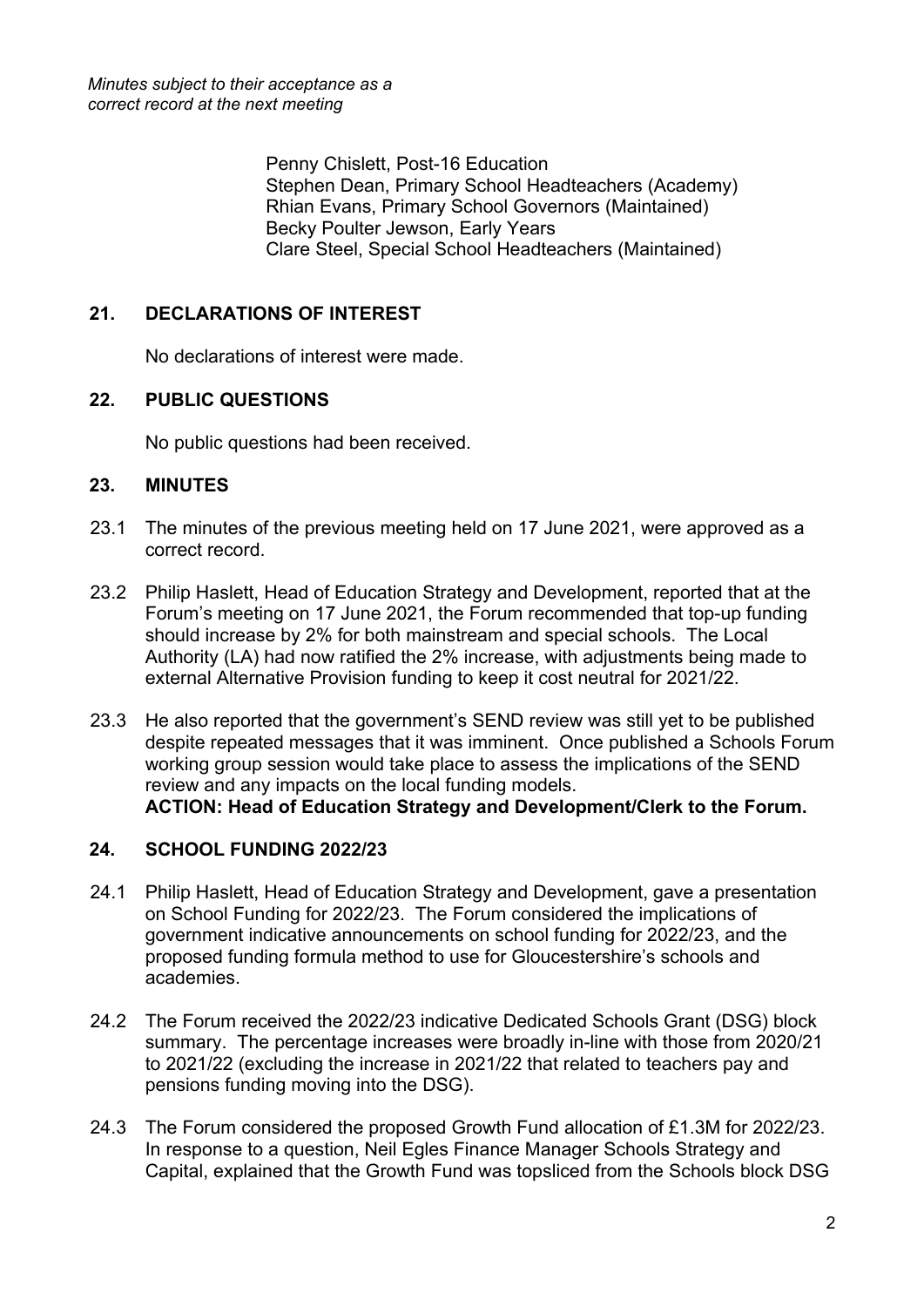to provide funding for new classes required as a result of a shortage of basic need places. It would usually fund one additional class for a school in the current financial year; from the following year onwards the pupils would form part of the number on roll and the census count, meaning they would be funded through the normal method of the funding formula. The Growth Fund also covered funding for the start up costs of new schools. No funding was required for new schools in 2022/23, which was why £0.2M less was needed than the figure for 2021/22.

- 24.4 A Forum member raised a concern that there should be more transparency and consultation with schools regarding the allocation of growth funding to meet the need for additional places, particularly how an area as a whole caters for the need. He suggested that Gloucestershire's headteachers associations would be useful forums in which the discussions could take. The Head of Education Strategy and Development agreed to look at this issue and provide Forum members with information on how the process operated and the funding was allocated. **ACTION: Head of Education Strategy and Development**.
- 24.5 In response to a question, Neil Egles the Finance Manager Schools Strategy and Capital, clarified that the Growth Fund (topsliced from the Schools block) was used for mainstream schools only. Funding for special schools came from the High Needs block, and places were commissioned and funded at the point of need.
- 24.6 The Forum agreed a top-slice for growth of £1.3M for 2022/23, subject to being updated for any change in the basic need Age Weighted Pupil Unit rates for 2022/23 when those were finalised in January 2022.
- 24.7 The Head of Education Strategy and Development presented the changes and clarifications to the National Funding Formula (NFF) for 2022/23, as detailed in the report. The Forum noted that:
	- $\triangleright$  There would be 3% increases to the factors for basic entitlement, deprivation allocations based on free school meals at any time in the last 6 years (FSM6) and on income deprivation affecting children index (IDACI); lower prior attainment (LPA), English as an additional language (EAL) and the lump sum.
	- A 2% increase to Minimum Per Pupil Levels and Free School Meals (FSM).
	- $\triangleright$  FSM6 update on the October 2021 census to bring it more up to date and in line with other NFF factors.
	- $\triangleright$  Mobility would be based on the actual entry date rather than the census (which did not take place due to Covid-19).
	- $\triangleright$  Rates The DfE were centralising the business rates payment system for schools, so that the ESFA would pay billing authorities directly on behalf of state funded schools from 2022/23.
	- Sparsity £10,000 increase primary and £5,000 increase secondary to the maximum amount a school could receive for the sparsity factor. Primaries were now eligible for up to a maximum of £55,000 and secondaries up to £80,000.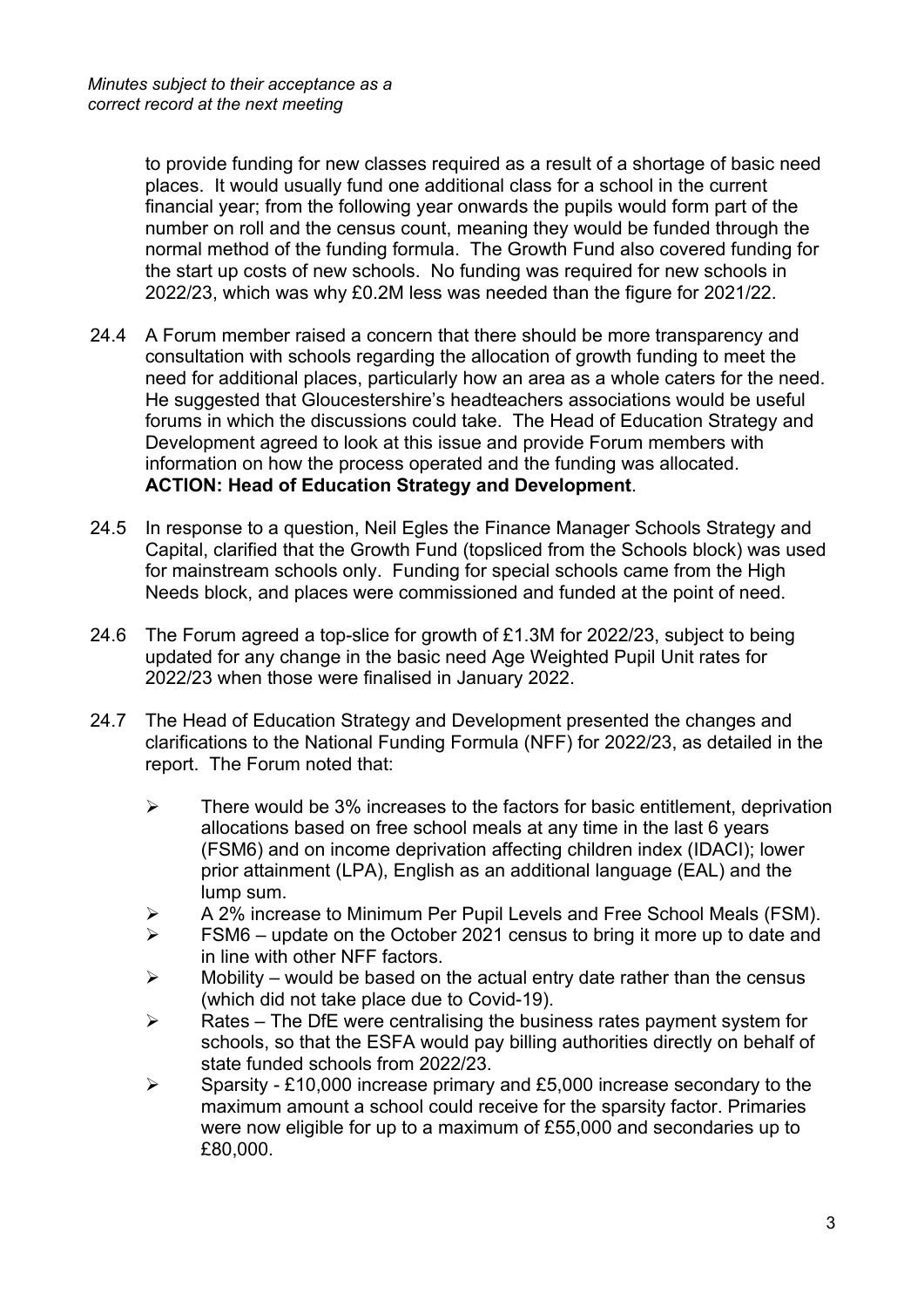- $\triangleright$  The Minimum Per Pupil Funding would increase by 2% to primary: £4.265 and secondary: £5,525.
- The Funding Floor/Minimum Funding Guarantee in the NFF remained at 2% to ensure that every school was allocated at least 2% more funding per pupil.
- 24.8 Based on initial calculations (subject to census update) the LA's assumption was that it could fully fund the NFF, and that there would be a small surplus estimated at £520,000.
- 24.9 In response to a question, Neil Egles, Finance Manager, Schools Strategy and Capital, clarified how the 1 in 40 rule was calculated. He explained that the number of pupils on roll was divided by 40, that figure was then the maximum number of pupils with high needs that a school would pay the sum of £6,000 for. For each high needs pupils over that number, a school would receive the top-up funding and the sum of £6,000. He added that the 1 in 40 rule was a local funding decision some but not all LAs had the provision, or had variations to it, to support schools which attracted a high number of children with additional needs. The LA had previously operated a 1 in 75 rule, meaning that schools would have received more funding for pupils with High Needs. However, the decision to reduce to 1-40 was taken due to affordability given the significant pressure on the High Needs budget.
- 24.10 In response to a question, the Head of Education Strategy and Development, explained that the LA had no plans to propose a move back to the 1 in 75 rule. The reality was that there was simply not enough High Needs funding from central government to do that. Also, there remained a concern that model supported a culture in which some schools were seen by parents as more inclusive and would often state a preference for the school during the EHCP process. He reported that moving into the future and given the pressures on the High Needs budget, there may be questions about whether the LA could continue to fund the 1 in 40 rule. The recommendation for 2022/23 was that the surplus in the Schools block, be transferred to the High Needs block to support the 1 in 40 rule, however, that was not sustainable in the longer term. He recognised that some schools would be significantly impacted by any change to the 1 in 40 rule and therefore long-term conservations would be needed with school representatives around any proposed changes.
- 24.11 A member expressed concern that the change from the 1 in 75 to the 1 in 40 rule had taken away funding and support for pupils with SEND. He suggested that there needed to be conversations around what the current provision consisted of and what the value for money was in terms of meeting the needs of children with SEND. Questions needed to be answered on whether the funding was being used efficiently and effectively to keep within budget, before any further reductions were made which would affect the special needs provision for pupils. The Head of Education Strategy and Development explained that 90% of the High Needs block funding was allocated to schools. He proposed that due to the complexities around the High Needs funding system, and the rising levels of need coupled with a High Needs budget under significant pressure, it would be helpful for members to get together outside of a Forum meeting to go through all of the issues in more detail.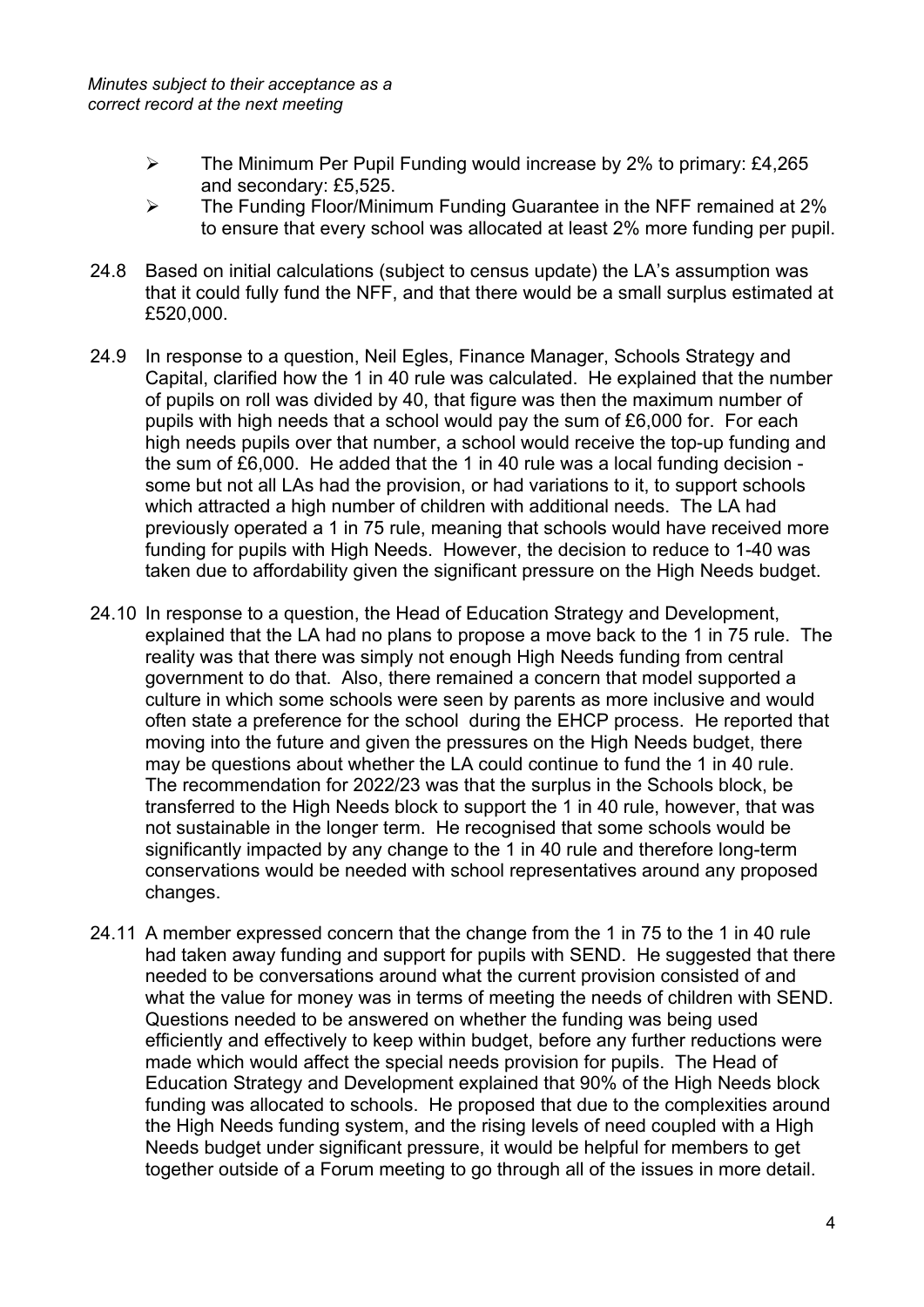It was therefore agreed that a High Needs workshop meeting would be arranged for Forum members. Representatives from the ESFA and the DfE would be invited to attend the session.

**ACTION: Head of Education Strategy and Development/Clerk to the Schools Forum.**

- 24.12 Members of the Forum were concerned about the funding inequity involving schools which attracted a disproportionate number of children with additional needs. Whilst members acknowledged that the 1 in 40 rule aimed to help counter some of those funding inequities by compensating schools with a high number of children with high needs, the issue was not accounted for in the NFF. The Forum recognised the importance of the work of the F40 Group in continuing the campaign for schools to receive a fairer deal - a minimum per pupil funding amount, *plus* funding for children with additional needs, as part of the NFF.
- 24.13 Having considered the NFF factor rates as outlined in the report, the Forum agreed that the basis on which the formula would be allocated for 2022/23, would match the NFF method as closely as possible and to utilise any surplus remaining in the Schools block to support the 1 in 40 model.
- 24.14 The Forum considered the proposals for de-delegations. Sarah Murphy, Trade Union representative, presented the report on Local Authority Teaching Union Facilities 2021. She explained that the total amount of £105,000 de-delegated for union facilities paid for the salaries of four elected county union representatives. She emphasised the importance of the de-delegation provision for union facilities, explaining that it allowed all primary local authority maintained schools to meet all statutory and procedural entitlements to union representation. The Trade Union representative drew the Forum's attention to the section of her report which summarised how the facilities time was spent in 2020/21 by NEU and NASUWT. She explained that without this service, primary schools would individually be responsible for meeting all statutory obligations from their own budget, and therefore it was felt strongly that the de-delegation of funding was the most cost effective way of ensuring that the statutory duties were covered. She concluded her presentation by stating that she strongly hoped that the Forum members eligible to vote would approve the ongoing de-delegation of union facilities for primary schools.
- 24.15 In response to a question, the Trade Union representative explained that the fees teachers paid for union membership, paid for the central workings of the union, including the legal aspects. However, the fees did not pay for the local based case workers - this was covered through the facilities funding. If there was no LA's union facilities service funded either through de-delegation or by schools on an individual basis, then all casework would be handled at the regional offices. Consequently, schools in the counties would lose the expertise of individual caseworkers who knew the background story of schools and had developed relationships with teachers.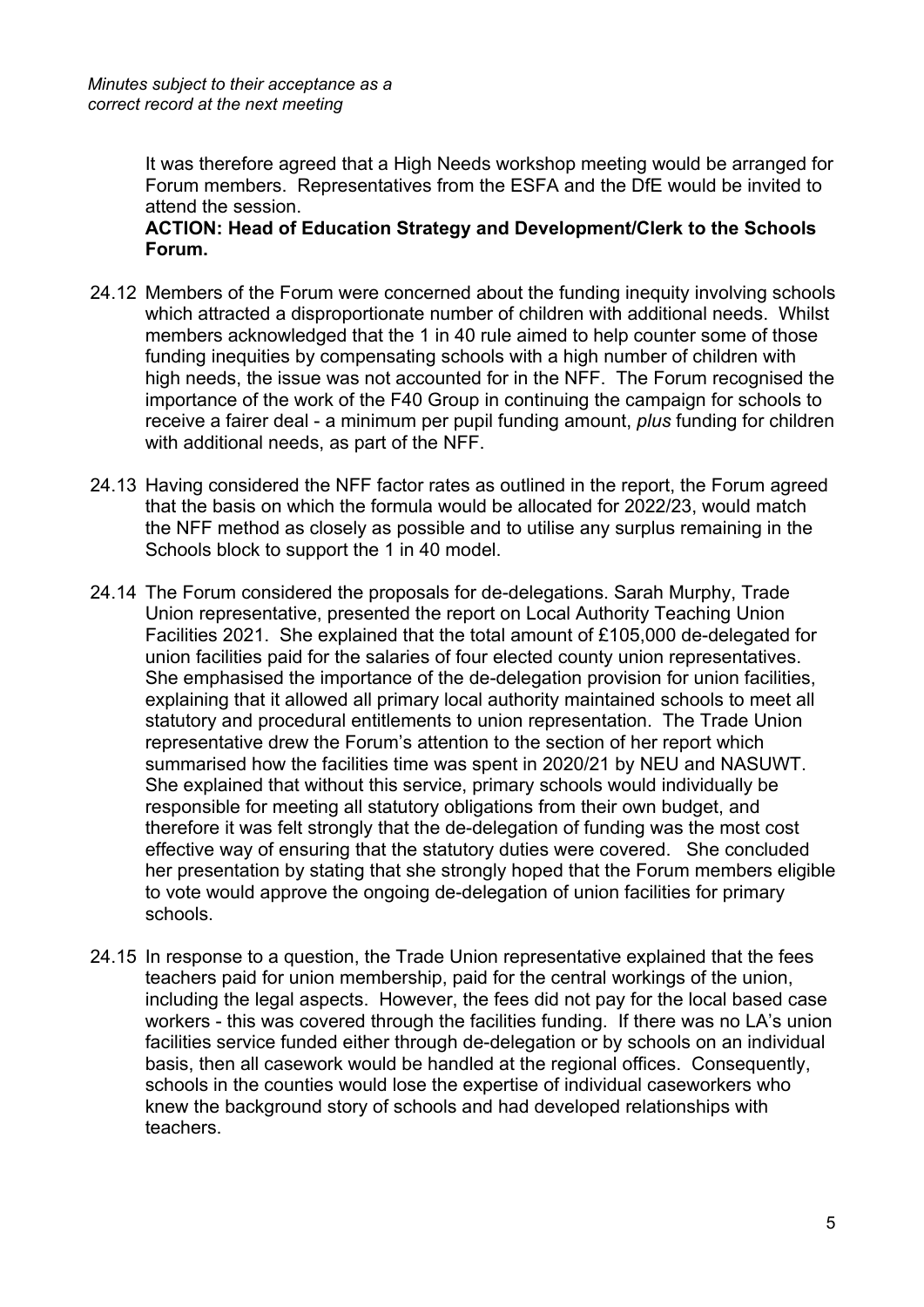- 24.16 In response to a question, the Head of Education Strategy and Development, explained that the de-delegation for union facilities was for primary maintained schools only. Secondary schools usually had the expertise and capacity within their own staff members to undertake the casework and statutory functions. The Trade Union representation confirmed that some secondary academies were buying into the service.
- 24.17 In response to a question, the Trade Union representative explained that the Forum had previously received information on the de-delegation amounts for union facilities, in other comparable authorities – some were paying higher de-delegation amounts than Gloucestershire, and others less. Gloucestershire was around midrange. The Head of Education Strategy emphasised that the de-delegation of funds for union facilities for primary maintained schools was the most efficient way financially to cover that need.
- 24.18 The Forum's maintained schools' representatives present at the meeting (by sector) agreed de-delegation at the per pupil rates shown in the report for:
	- $\triangleright$  In-year increases in pupil numbers primary
	- $\triangleright$  Targeted intervention primary
	- $\triangleright$  Union facilities primary
	- $\triangleright$  Local authority statutory duties (primary and secondary).
- 24.19 The Forum noted that it would make its final recommendations on the funding formula at its meeting on 13 January 2022, ahead of the submission of the final formula to the DfE.
- 24.20 The Forum considered the LA's draft response to the DfE's consultation on reforms to the NFF. The Head of Education Strategy and Development explained that the core messages in the LA's draft response to the consultation were: the need for an equitable approach for all schools; implementing consistency and alignment only where it would add value particularly where there would be significant work involved in doing so; and ultimately a decisive timeline that moved the issue forward resulting in all schools being funded through the 'hard' NFF.
- 24.21 He explained that a meeting of the F40 was taking place on 20 September 2021, during which the F40's response to the consultation would be considered and then published once finalised. The LA would be holding a webinar on 22 September 2021 for all Gloucestershire's schools to consider the LA's draft response. It was agreed that all Forum members would be sent an invite to the event. **ACTION: Clerk to the Schools Forum.**
- 24.22 The Forum was informed that once finalised Gloucestershire's response would be shared with all schools via the HeadsUp bulletin. There would be a follow-up DfE consultation once responses to the questions had been considered.

#### **25. HIGH NEEDS**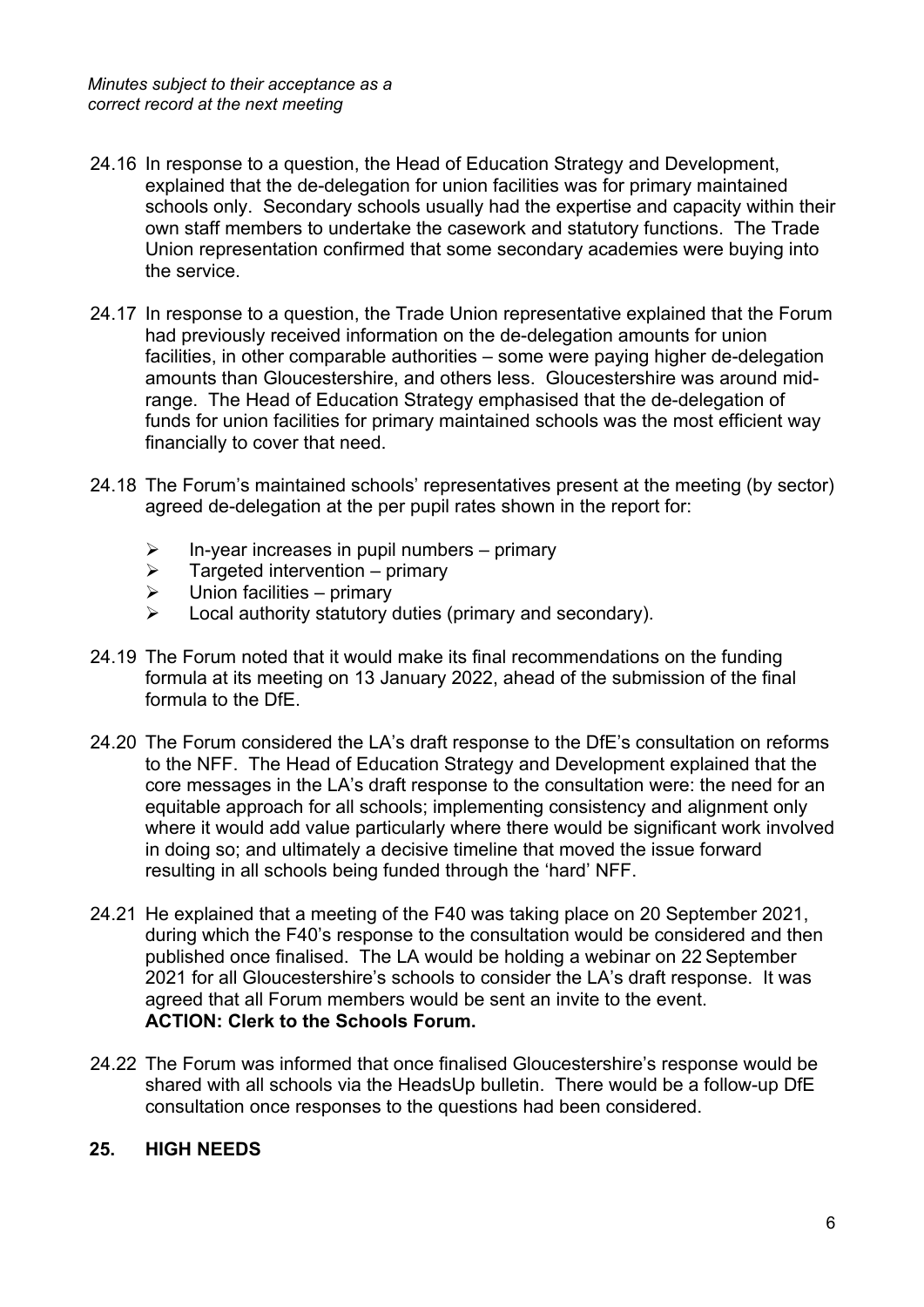- 25.1 Philip Haslett, Head of Education Strategy and Development, informed members of the forecast financial performance of the High Needs block in 2021/22. He explained that there was a worsening picture for the High Needs block this year. The key variance, £532,000, was within the High Needs unallocated budget line. The variance was comprised of a significant adjustment of £282,000 in the import/export calculation and a £250,000 adjustment for the mainstream top-up budgets, to support additional therapies and bespoke SEN packages. The cost of therapies and bespoke packages was not an additional cost, but should have been included in the initial budget planning.
- 25.2 The Forum was informed that there had been a rise in the number of children with an EHCP moving into further education and college placements, that had resulted in a forecast overspend of £172,000. Additional post-16 opportunities had resulted in a reduction in the use of independent post-16 providers, saving around £200,000 on 20 places. That had helped create a forecast underspend in the Independent Special Schools budget of £51,900.
- 25.3 There had been a rise in primary and secondary mainstream forecasts, £69,000 and £96,000 respectively. It was directly linked to a rise in excess of the historic trends, in the number of new EHCPs.
- 25.4 The Head of Education Strategy and Development explained that as a result of the adjustments outlined above, the expected annual overspend in High Needs had moved from £3,573,300 to £4,105,300. However, this was an improvement of over £1M on the overspend in 2020/21.
- 25.5 The Forum received details on the import and export adjustment. It was explained that Gloucestershire was a net exporter. That meant the number of Gloucestershire high needs pupils that other areas took in (exports) was above the number of every high needs pupil that Gloucestershire took in from another area (imports). A deduction of £1,140,000 was made from Gloucestershire's 2021/22 High Needs funding block, compared to £858,000 in 2020/21. A difference of -£282,000. Initial analysis by the LA had suggested that the increase was linked to the increase in the number of children with an EHCP moving into further education and college placements. However, the Gloucestershire Parent Carer Forum representative on the Forum reported that many Gloucestershire families were experiencing difficulties in finding special school provision in the county due to a lack of places and places that were suitable, and that it was not solely related to post-16 places.
- 25.6 The Head of Education Strategy and Development, agreed that he would provide Forum members with a further breakdown of the budget, to show the cost of special school placements per pupil in the county, and the cost of out of county independent special schools placements per pupil. It was also agreed that information on the Home to School Transport costs for children travelling to special schools in county, and independent special schools out of county, would be provided to the Forum.

**ACTION: Head of Education Strategy and Development**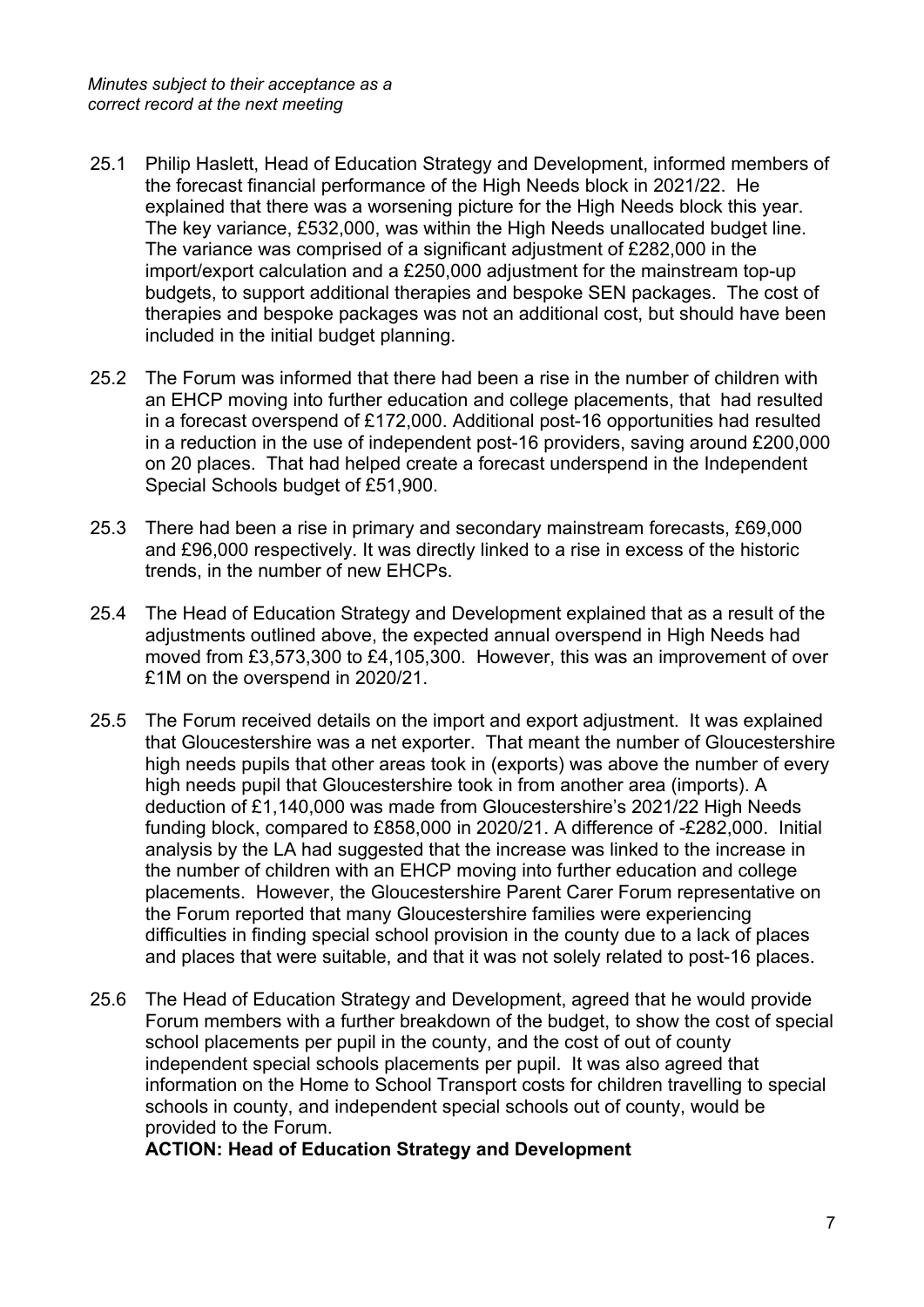- 25.7 The Forum noted the 2021/22 High Needs forecast and the variance to budget.
- 25.8 The Head of Education Strategy and Development explained that the growth trend for EHCPs was continuing as the numbers were rising. The period from January 2020 to January 2021 saw an increase of 420 EHCPs, compared to the 350 budgeted for. On average the cost of an EHCP plan had now risen to £20,000. Officers were working through the details and impact of the growth to better understand the spike in numbers. He warned that if the rise was sustained then it would impact on the ability to set a balanced budget within the 5-year High Needs plan. The Joint Additional Needs and High Needs Strategies remained focussed on enabling earlier intervention through a long term sustainable model to support a reduction in the rise of EHCPs. The 5-year plan was being updated to reflect the current trends in EHCP growth and would be presented at the 11 November Schools Forum meeting.
- 25.9 The Head of Education Strategy and Development explained that earlier intervention was not a panacea; and the Forum acknowledged that there remained a need for continued investment in High Needs from central government to deal with the substantial growth in the complexity of need coming into the system. It was noted that the financial year 2022/23 was the final year of the 3-year High Needs additional funding package which was announced by the government in the Autumn 2019. It was hoped that the continuation of additional investment in High Needs funding would be announced in the government's October Spending Review.
- 25.10 The Forum was informed that the new banded funding model was being finalised ready for a trial implementation with a small cohort of schools in January 2022. The descriptors that supported the new banding system had received feedback from all key stakeholders. The descriptors, provision maps and proposed funding levels would be brought to the next Schools Forum meeting in November for review and sign off.
- 25.11 The Head of Education Strategy and Development reported that the local authority was looking to develop the special school capacity to meet the rising levels of need. Based on the current trends approximately 100 more special school places per year would be needed in the county. There were a number of challenges involved in building new special schools, the key one being the limited capital funding available, and therefore the LA was looking at increasing capacity in the existing special schools. He would be working with the Gloucestershire Association of Special School Headteachers, to look at where those extra places could be accommodated.

#### **26. CAPITAL**

26.1 Gareth Vine, Universal Commissioning Manager, presented a report on Education Capital. He informed the Forum that the revised annual budget for the 2021/22 Schools capital programme was £41.591M. The financial year spend as at the end of August 2021 was £12.509M.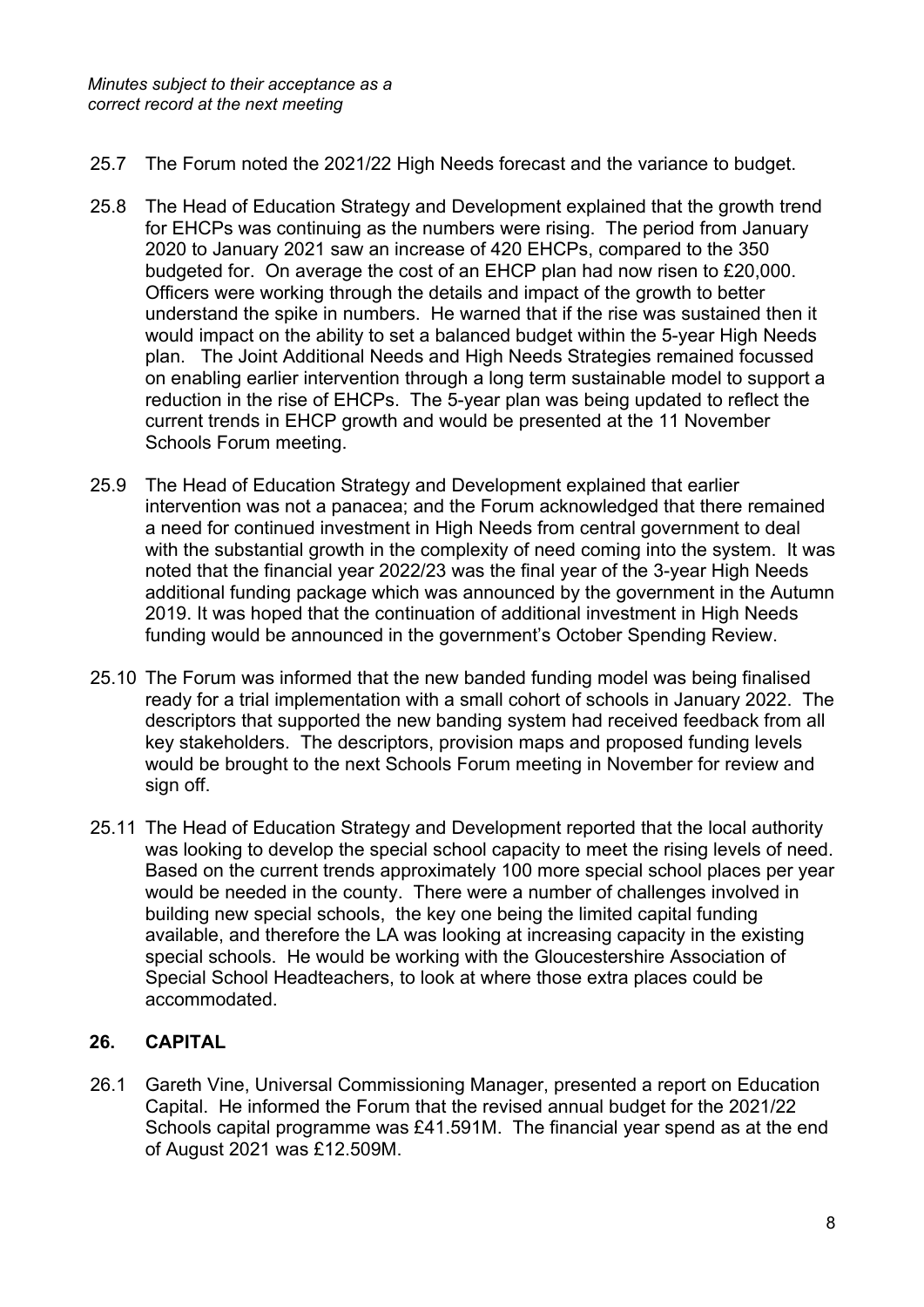- 26.2 The Forum received an update on the construction of the SEMH special school in Brockworth, Gloucester, and Gloucestershire's Alternative Provision Transformation Project.
- 26.3 The Universal Commissioning Manager reported that to meet the additional demand for primary places arising from existing housing and new development in Bishop's Cleeve, a new primary school would be built on land to the north of the village next to the Old Farmers Arms on Evesham Road. The school would form part of Gloucestershire Learning Alliance, Multi Academy Trust.
- 26.4 The Forum was informed that development of the new 900 place High School, Leckhampton was progressing at pace with the new provision scheduled to open September 2022. The new school, which was run by the Balcarras Academy Trust, opened as planned in September 2021 for pupils in Year 7 only in accommodation provided at the Balcarras site.
- 26.5 The Universal Commissioning manager explained that impact of the pandemic coupled with Brexit had been affecting the supply chains of some key materials, but had not caused any significant impact in Gloucestershire as yet. The situation would continue to be monitored on a monthly basis and mitigating plans developed where necessary.
- 26.6 Approval for a new secondary school and a primary school had been approved as part of the DfE's Wave free school applications (Beacon Secondary Academy, as part of Cotswold Beacon Academy Trust, and The Wheatridge Primary School, as part of The Crypt School Trust). The new schools would be centrally funded through the government's Free School programme. Both of the projects would be delayed by at least 2 years due to the impact of the pandemic and Brexit.
- 26.7 The Forum was informed that the DfE had also announced that two secondary academies in Gloucestershire - Katharine Lady Berkeley School, in Wotton Under Edge, and Thomas Keble School in Stroud, had been approved as part of phase 1 of the government's School's Rebuilding Programme.
- 26.7 The Forum noted the current position in respect of the Education capital projects.

#### **27. F40 AND COVID-19 UPDATE**

27.1 The Head of Education Strategy and Development reported that on the 6<sup>th</sup> September 2021 the DfE had announced details for the funding of the COVID recovery premium. Officers had now assessed the impact of the funding for schools in Gloucestershire. He explained that mainstream schools would receive £145 per eligible pupil and £290 for children in a special unit. All other schools would receive £290 per eligible pupil. It would be paid in four payments throughout the year, and in total would amount to a provisional allocation of £2.5M of Covid-19 recovery funding for Gloucestershire's schools. The funding was expected to be used to support evidence based approaches. He confirmed that the use and